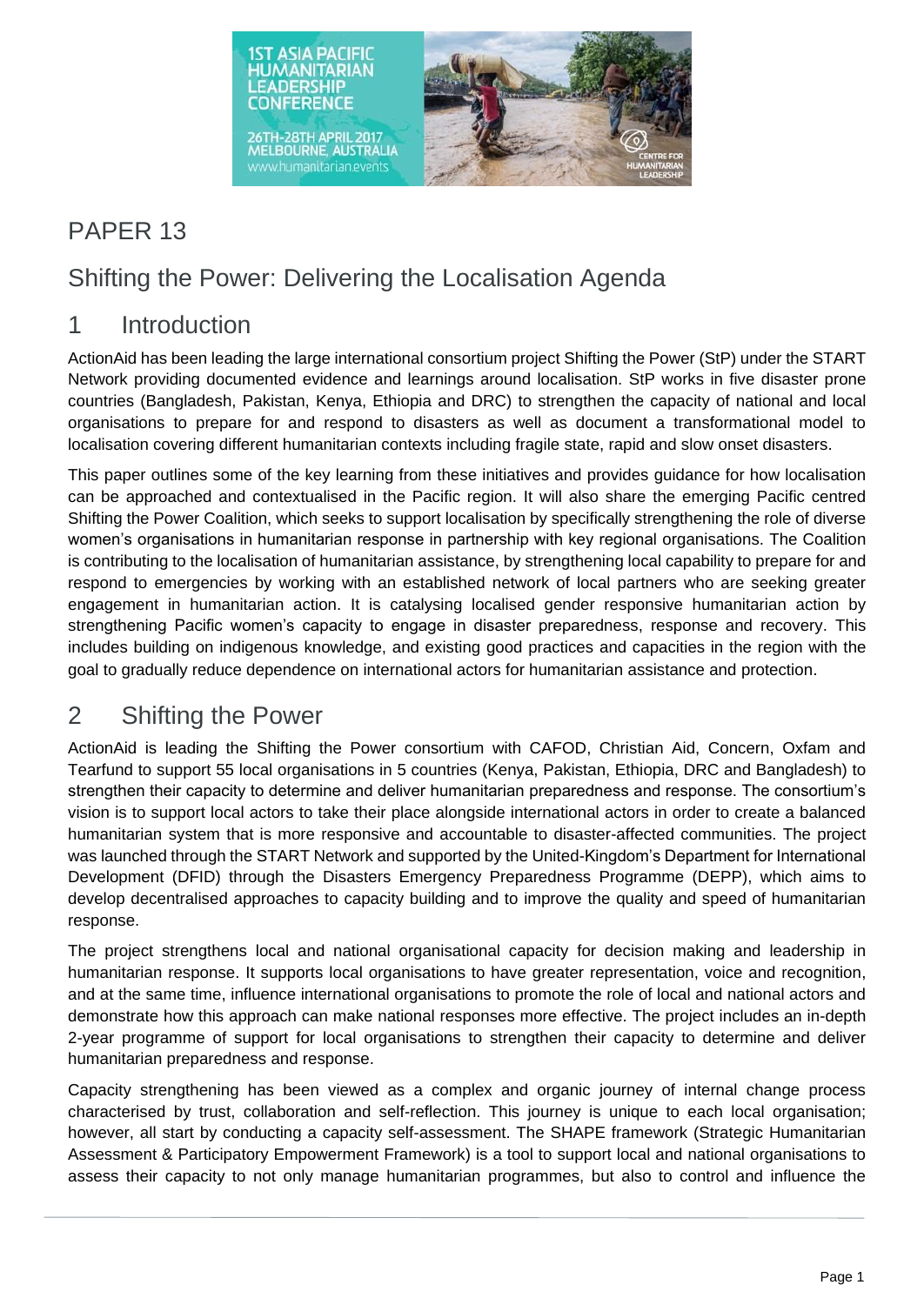humanitarian response. The framework is based on a model of humanitarian capacity that emphasises the importance of power. During the assessment process organisations review their humanitarian capacity across governance and leadership; influence; and preparedness and response. A capacity strengthening plan (CSP) is then developed according to the needs and priorities agreed by the partner and the Shifting the Power Consortium. The priorities, needs and aspirations identified during the capacity assessment form the basis of a capacity strengthening plan. The completed SHAPE framework provides baseline information of the organisation's competencies at the start of the StP project and provides a basis to assess progress.

Power and influence remain innovative features of SHAPE and they are woven into the framework through its three main domains and by its power indicators. The complexity of these concepts and what they mean to different organisations requires unpacking and discussion, the outcomes of which are often difficult to reflect within CSPs, with the exception of capacity areas related to external resource acquisition, which has an immediate benefit to the NNGOs.

Engaging with the key humanitarian platforms and network in each of the five countries to advocate for improved representation and increased voice of L/NNGOs has required different strategies and approaches. In Pakistan, StP's partnership with the National Humanitarian Network, the Pakistan DRR Forum and the Human Resource Development Network has raised the profile of L/NNGO partners and provided opportunities for additional capacity building, networking, and advocacy for the localisation of aid. In Bangladesh, the formation of the first humanitarian platform for national NGOs – the National Alliance of Humanitarian Actors in Bangladesh (NAHAB) – was conceptualised through the project at a session attended by representatives from the Government DRR agency, UN, INGOs, NGOs and other civil society organisations.

Ethiopia and DRC's mapping exercise to identify the key platforms and networks as well as opportunities and challenges for representation of local organisations has provided a full picture and better analysis of the humanitarian architecture in these two countries. Both are currently pursuing partnership with identified national platforms. Kenya made a strategic decision to initially focus its advocacy work specifically on the drafting of the County Disaster Management Policy in the six counties where its local partners are operating. Its advocacy strategy is grounded on community-informed and led disaster preparedness and response. The outcomes from strengthening organisational capacity and identifying power and influence to date have included:

In Kenya, partners have successfully engaged with the Disaster Management Authority in six counties and developed a joint needs assessment. Partners now have weekly coordination meetings with the County authorities to oversee the response. In Western Pokot, the POWEO's women network is prioritising the protection of women and other community members at risk. Women are at the centre of community-led proposals for intervention, and participate in them. POWEO is also ensuring that vulnerable families are enrolled in a cash for food programme. By using the media, StP partners have highlighted the needs of affected communities and influenced the authorities' role in drought response.

Overall, learning from the STP demonstrates that targeted interventions can enable L/NNGOs to strengthen their access to decision making and resources, but this needs to be combined with longer-term capacity strengthening. The Shape Framework provides a tool that can be used to identify capacity gaps and monitor progress of L/NNGOs to facilitate their greater representation, voice and recognition in influencing humanitarian response.

#### **2.1 Localisation in the Pacific**

Building on ActionAid's Humanitarian Signature, Human Rights Based Approach and key lessons learnt from the StP, ActionAid Australia is contributing to the localisation agenda in the Pacific by strengthening local capability to respond to emergencies and working with an established network of local partners seeking greater engagement in humanitarian action. With an explicit focus on strengthening existing local and national organisations, the goal of the Pacific Shifting the Power Coalition is to gradually reduce dependence on international actors for humanitarian assistance and protection. It is also seeking to catalyse localised gender responsive humanitarian action by strengthening Pacific women's capacity to engage in disaster preparedness,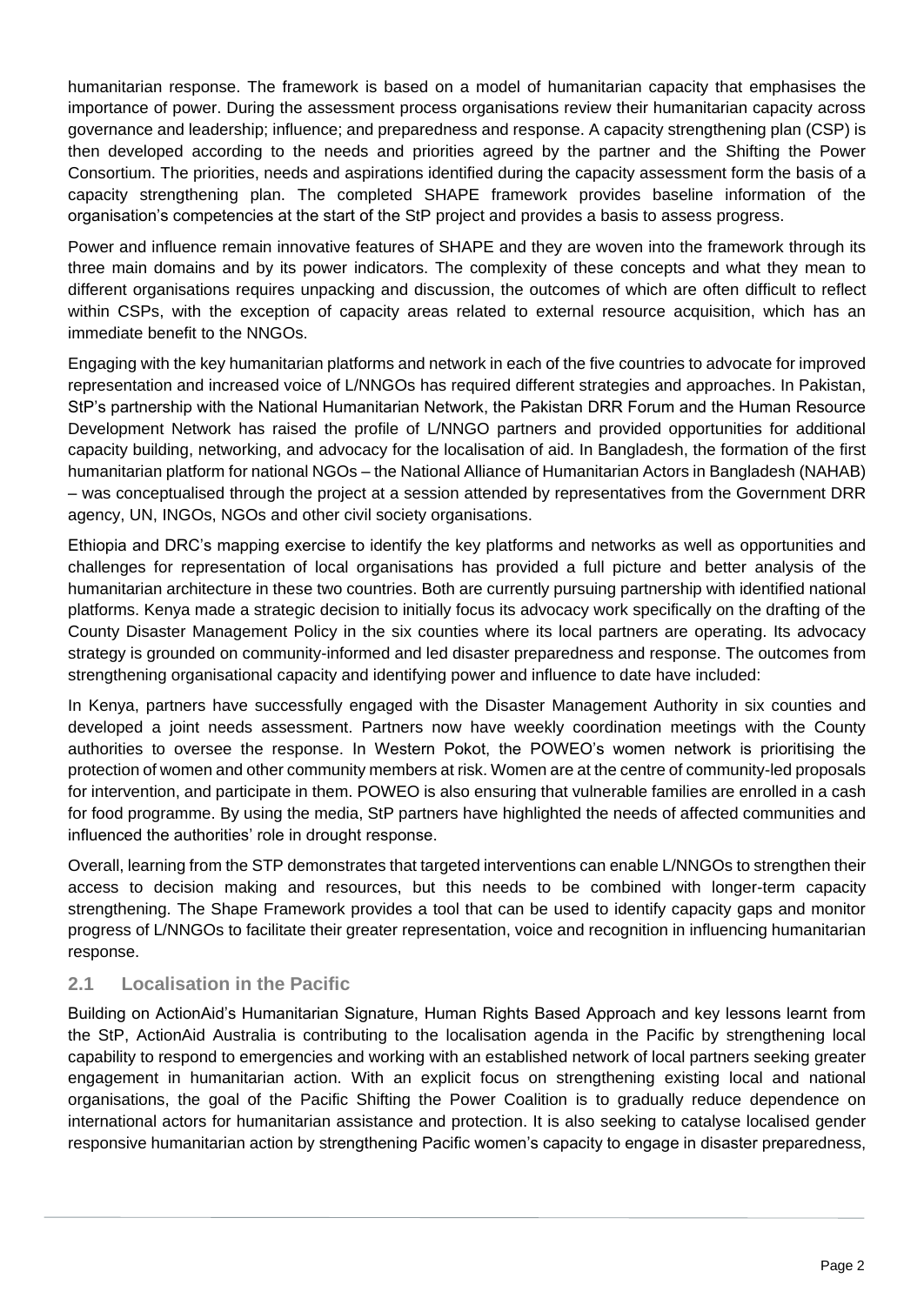response and recovery. This includes building on local women's indigenous knowledge and capacities as well as existing good practices from actors in the region.

Specifically allocating resources directly to diverse women and their organisations to be able to engage better in risk reduction, preparedness and response is a key requirement to deliver on the Pacific localisation agenda. With access to funding and technical support, ActionAid is working with local organisations to deliver communitybased women-led protection and DRR. This provides the platform for which women are not just participating in, but actively leading and making critical decisions on all stages of Disaster Risk Reduction, Disaster Management and Humanitarian Response, including in Early Warning Systems (EWS), Post-Disaster Needs Assessments (PDNA), logistics, procurement, etc.

#### **2.2 Shifting the Power Coalition**

The Pacific region has multiple, complex, deep-rooted power structures that can be challenging for international actors to understand, impacting the ability to establish appropriate mechanisms for delivering humanitarian response. The Shifting the Power Coalition (StPC) was established to catalyse localised gender responsive humanitarian action with a specific goal of strengthening Pacific women's leadership in emergencies, including disaster preparedness, response and recovery. The StPC recognises and facilitates women's voice, representation and participation in decision making through inclusive and targeted strategies. StPC draws on Pacific women's knowledge and expertise, as well as their extensive, well-established networks to reach remote communities and can assist governments, humanitarian and development organisations to deliver sustainable, equitable and inclusive humanitarian response.

StPC is comprised of femLINKpacific, Pacific Disability Forum, Pacific Community and ActionAid with country partners Talitha Project, YWCA Samoa, Nazareth Centre, Vois Blong Mere, Transcend Oceania and Vanuatu Young Women for Change. Coalition partners seek to increase recognition of the existing capabilities of women frontline responders, who play a vital role in supporting the most vulnerable and in ensuring the food security of families and communities in times of crisis. StPC draws on partners' respective strengths including: promoting accountability to crisis affected communities, shifting power to local actors, innovative support for women's access to information through community radio and other media, disability inclusion, commitment to inclusive, just and gender equitable societies and access to global humanitarian response capability.

StPC builds upon the commitment made at the World Humanitarian Summit to elevate the role of women in humanitarian action. It contributes to the broader agenda of localisation of humanitarian assistance by strengthening local capability to respond to emergencies and working with an established network of local partners to increase their engagement in humanitarian action. It also contributes to commitments under the Framework for Resilient Development in the Pacific.

Partners share a commitment to driving a transformative agenda during crisis that transforms gender relations over the longer term by demonstrating women's capability and leadership for the benefit of the whole community. StPC has established a number of objectives, including promoting women-led innovation in DRR, DRM and humanitarian response, and greater recognition and awareness of indigenous knowledge. It is also working to strengthening the capacity of diverse women to engage in district, sub-national and national disaster coordination mechanisms and their ability to organise and influence decision making. Alongside this, strengthening sex, age, disability disaggregated evidence and data across the region is seen as vital to inform decision making, as well as amplifying diverse women's voices at regional level and influencing key processes.

Research shows that women are the first responders in an emergency and can facilitate access into/sharing of information to and from communities that are remote and hard to reach by government and external actors. Women have detailed knowledge of community demographics and power dynamics that is different to those in formal decision-making roles. When involved in humanitarian response, women provide key insights to strengthening risk mitigation and disaster response activities, which in turn ensures more effective delivery of decentralised humanitarian response that is responsive to the needs of each village.

The StPC has identified that to deliver on the localisation agenda in the Pacific, governments and humanitarian actors need to draw on the existing knowledge and programs of local, national and regional women's